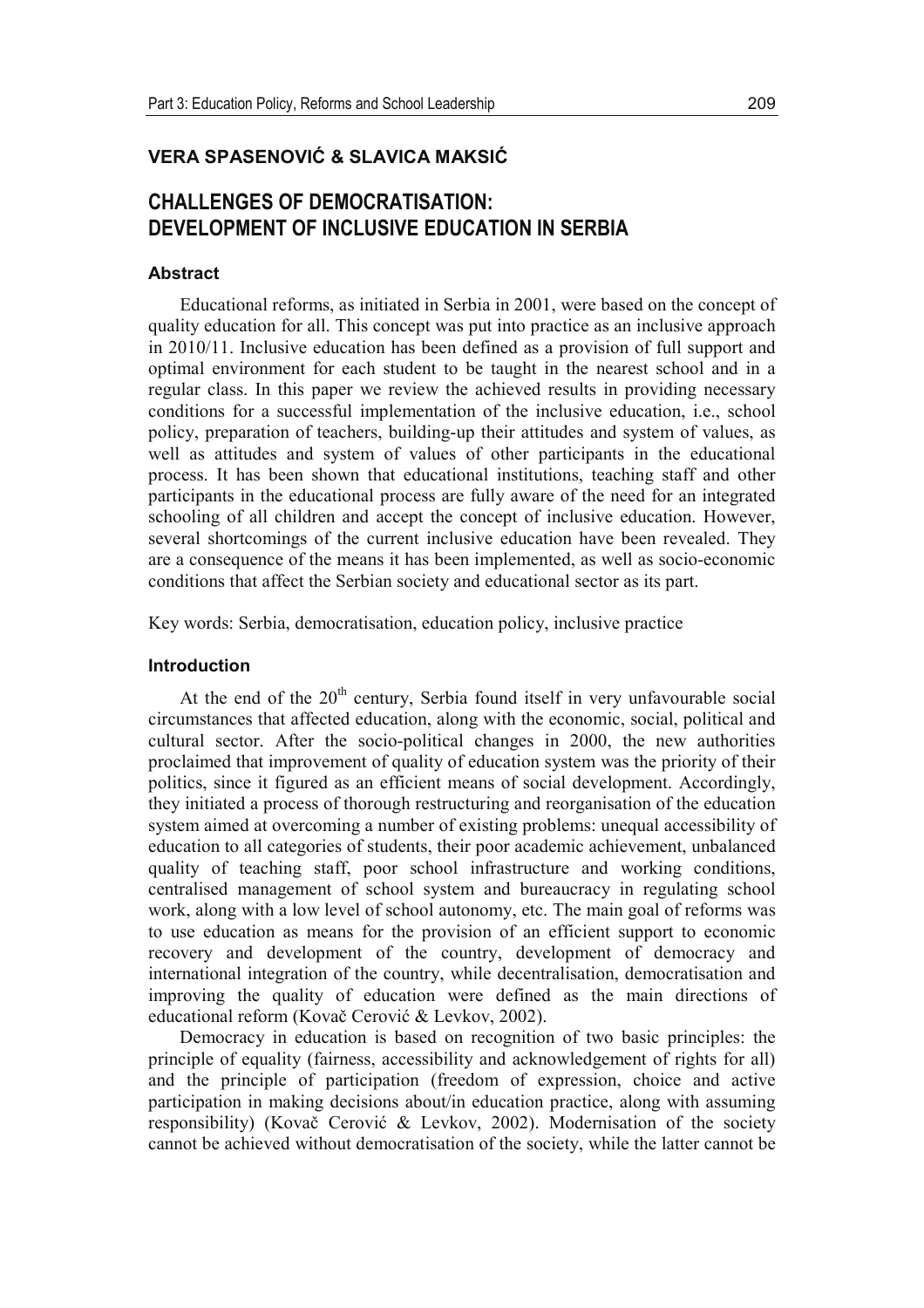accomplished without democratisation in education. School is a very powerful instrument in systematic propagating of democratic values and their practicing, especially in the situation of sudden and turbulent social changes, and hence its reform in accordance with different social circumstances becomes more urgent (Maksić & Pavlović, 2011). On the other hand, in every country success in implementation of the education system reform more or less depends on features of the social context in which the reform takes place. Although the intended changes in structure, organisation and functioning of Serbian education system were conceived very ambitiously, the reform process was not implemented continuously and without interruptions during the past ten years. Hence, the achieved effects failed to fulfil both the expectations of experts and the wider public.

## **Education policy on inclusive education**

Starting from 2002, one of priorities of the Serbian educational authorities has been to increase accessibility of education and create conditions for quality education for all students in the country. These goals can be accomplished in the inclusive concept of education. Inclusive education should remove all kinds of barriers and discrimination, such as gender, ethnic origin, religious or socioeconomic background, abilities, medical condition or any other personal characteristic of an individual, as well as provide social cohesion. Changes in the education system aimed at increasing inclusion are expected to largely enhance accessibility and quality of education, primarily within the regular system of education, for children from socially unsupportive environments (Roma, poor, rural, displaced), children and adults with developmental impairments and physical disabilities, and children with learning disabilities (Ministarstvo prosvete..., n.d.).

At the end of the first decade of the  $21<sup>st</sup>$  century, inclusive approach to education was supported by passing of *The Law on the fundamentals of the education system* (Službeni glasnik, 2009). The mechanisms envisaged by the Law comprise: fair enrolment policy, prohibition of discrimination, increased accessibility of education for children with disabilities, as well as children from other vulnerable groups, and changes in funding of institutions that support children's inclusion in the education system. The Law also includes measures that refer to the achievement of standards, development of individual education plan and provision of additional support, school enrolment, running the final exam and appointment of pedagogue assistants. Achievement standards can be adjusted to each individual student in cases where that is necessary due to social deprivation, developmental impairment, physical disability and other reasons. Educational institutions are obliged to eliminate physical and communication obstacles to students' attendance. Schools should also adopt individual education plan for a student who needs it. Children with developmental difficulties can be enrolled into school based on recommendation of the child's doctor working at the community health centre, providing that a relevant commission evaluated the student's needs for additional educational, medical or social support and the parents gave their consent. A developmentally impaired or physically disabled student should take the final exam adapted to his/her motor and sensory abilities, i.e. to conditions dictated by a certain type of disability or in keeping with the individual education plan that has served as the basis for his/her education. Hiring a pedagogue assistant should help teachers, preschool teachers and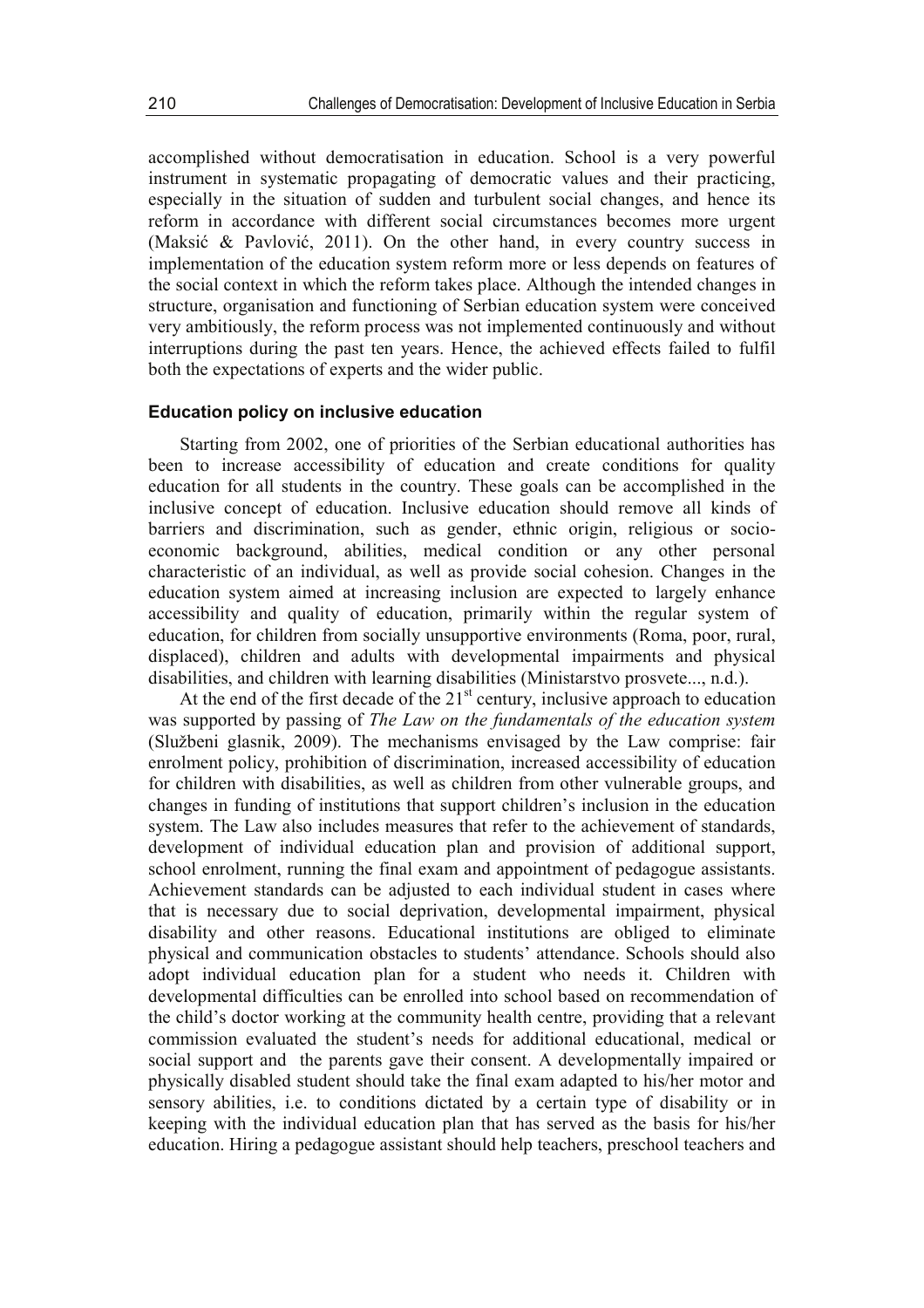associates in extracurricular and curricular activities as a form of additional support to children and students, suitable to their needs.

School year 2010/11 marked the beginning of practical implementation of inclusive education in Serbia. What did educational authorities do to provide conditions for implementation of inclusive education policies? First, they conducted trainings on inclusive education, attended by over 10,000 employees of the education sector. According to the 2012 data, all schools in Serbia received basic training for inclusive education, while 320 schools received advanced training. Additionally, every school received inclusive education materials for teachers. On the whole, 94% of municipalities in Serbia conducted at least one project in this field: 307 regular schools, 56 preschool institutions and 140 schools implemented Roma inclusion programmes, while 49 preschool institutions and 126 schools hired a pedagogue assistant and received equipment necessary for inclusive education. Manuals and guides for enhancement of inclusive practice were published, such as, The guide for advancing inclusive education practice, The manual for school inclusive development, The collected examples of inclusive practice, Teaching strategies for children with developmental impairments and physical disabilities, Professional competences for inclusive education etc. The national network of support to inclusive education comprised 80 experts and practitioners and 14 model schools were formed (Ministarstvo prosvete..., n.d.).

## **Evaluation of inclusive education**

Educational authorities in Serbia intend to conduct evaluation of inclusive education in order to test the effects of introduced changes and develop the system further. At this moment, it is possible to analyse the results of a number of smallscale studies that point to certain difficulties.

First, we will discuss the study on class teachers' needs and capacities for development of inclusive education, conducted by the Serbian Teachers Association and Institute for Evaluation of the Quality of Education, immediately before the introduction of the inclusive model (Procena kapaciteta i potreba učitelja za razvoj inkluzivnog obrazovanja, 2010). The findings indicate that somewhat more than one half of class teachers held a positive attitude towards inclusive education, while one quarter was against such a practice. Only a small percent of respondents (12.8%) perceived their working space as sufficiently adapted for quality participation of students with developmental impairments/physical disabilities, and less than one fifth thought they had adequate work equipment at their disposal. Additionally, a majority of class teachers were not satisfied by the current forms and kinds of support to development of inclusive education, and assessed as inadequate their preparation for working in inclusive schools. Only one-fifth of respondents said that teachers were trained to provide adequate support in learning and participation of students with developmental impairments/physical disabilities. This is in accordance with the finding that only 16.8% of respondents opined that they had received adequate knowledge for quality work with students with disabilities. Almost one half of teachers did not attend any in-service training in the field of inclusive education. On the other hand, it is an encouraging finding that teachers were willing to attend inclusion trainings and agreed that system-level support was necessary.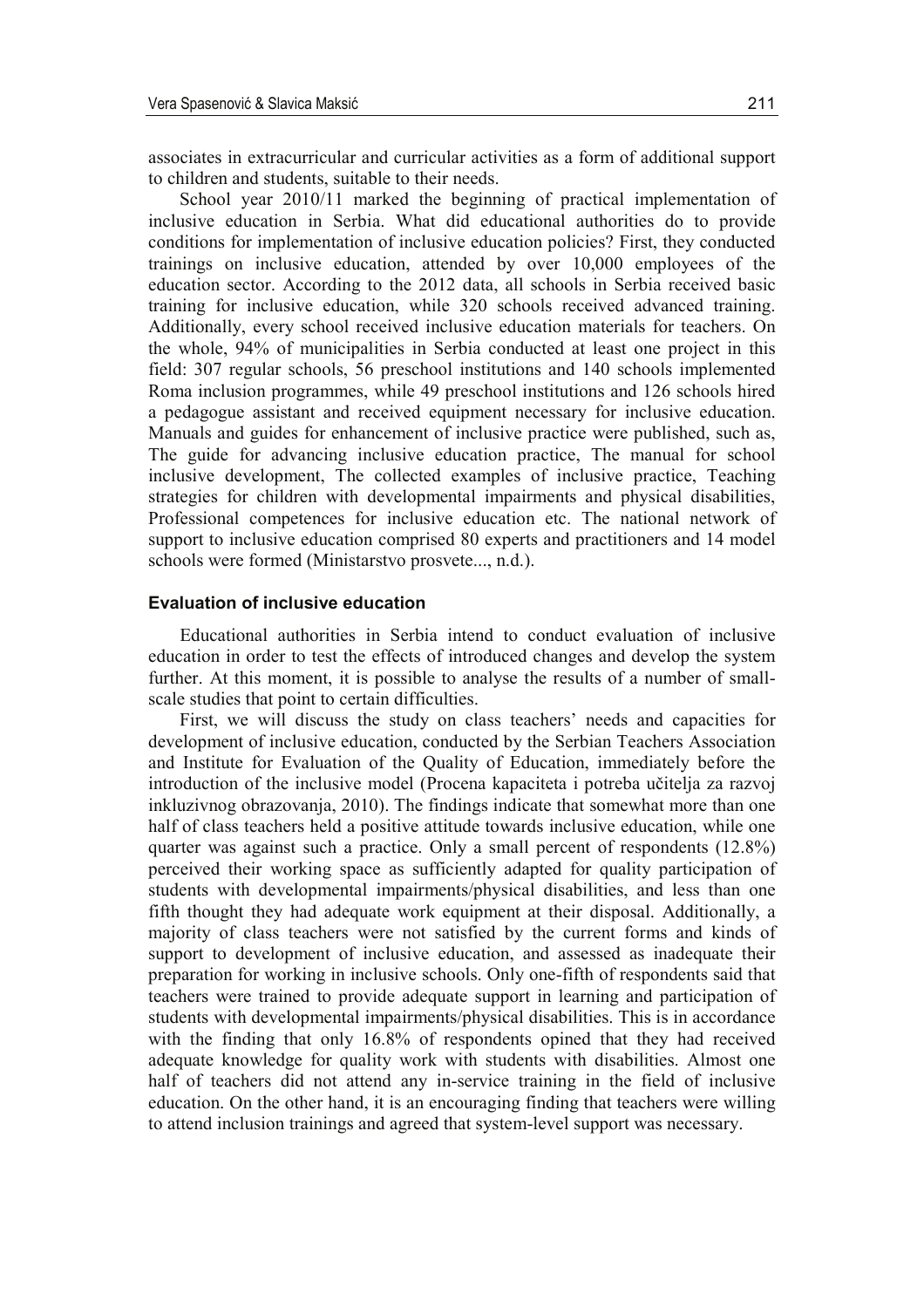Another study conducted at the same time, but involving both school and kindergarten teachers, pointed to similar difficulties in implementation of inclusive education in educational institutions (Gašić Pavišić & Gutvajn, 2011). The majority of kindergarten teachers (82%) and class teachers (74%) assessed they were not sufficiently prepared for working with children with disabilities. One quarter of kindergarten teachers who participated in the study and more than one third of class teachers stated that they had one, two or three children with disabilities in their group/class. Groups with these children consisted of up to thirty children, the same as school classes, and their disabilities ranged from slight speech impediments to attention disorders and aggressiveness to intellectual deficits, cerebral palsy, autism and epilepsy. There were no differences in self-assessment of preparation for working with children in inclusive conditions between those kindergarten and class teachers who had received some kind of training and those who had not. According to respondents' opinion, the biggest obstacles to successful implementation of inclusion were lack of expertise and preparation of kindergarten/class teachers (mentioned by one-half of kindergarten teachers and one-third of class teachers); too many children in group/class; inadequate work conditions – lack of teaching aids, inadequate space, lack of staff, too extensive curriculum, lack of literature; lack of support from colleagues, headmaster, local community, parents; lack of teamwork; poor cooperation with parents, unrealistic parental expectations.

Results of another study among kindergarten teachers confirmed that they generally held a positive attitude towards inclusion of children with developmental difficulties in regular preschool groups, but felt they lacked professional skills for working with them (Gutvajn & Lalić-Vučetić, 2010). In the kindergarten teachers' opinion, advantages of inclusion lay in the domain of better chances for progress of mentally impaired children through participation in some activities together with other children, but they were worried that presence of a disabled child might endanger safety of other children (Nikolić & Mitrović, 2010).

Teachers dominantly perceived themselves as inadequately professionally prepared for working with children with disabilities, emphasising that it should be the responsibility of special educators (Đerić & Pavlović, 2011). Primary school teachers thought that individual education plan was largely the essence of inclusion (Lazić, 2011). Teacher training on inclusion organised by the Ministry of Education was assessed by teachers as successful in the theoretical part, but as inadequate in preparation for solving practical issues. Teachers believed that it was possible to include children with milder impairments in regular school, and stated they were ready to work with this category of students (Bogner, Jablan & Golubović, 2011).

Positive teachers' attitudes towards joint education of children with and without disabilities have also been confirmed by the study conducted among teachers and students, with the exception that more than one-half of respondents stated that selective approach was necessary, depending on the impairment type and degree (Đević, 2010). Teachers expressed their concerns about academic achievement of a class that involved students with disabilities. The same study has shown that students were ready to accept disabled children. More positive attitudes, both among teachers and students, were expressed by those whose schools were involved in inclusive education programmes. For example, increasing students' level of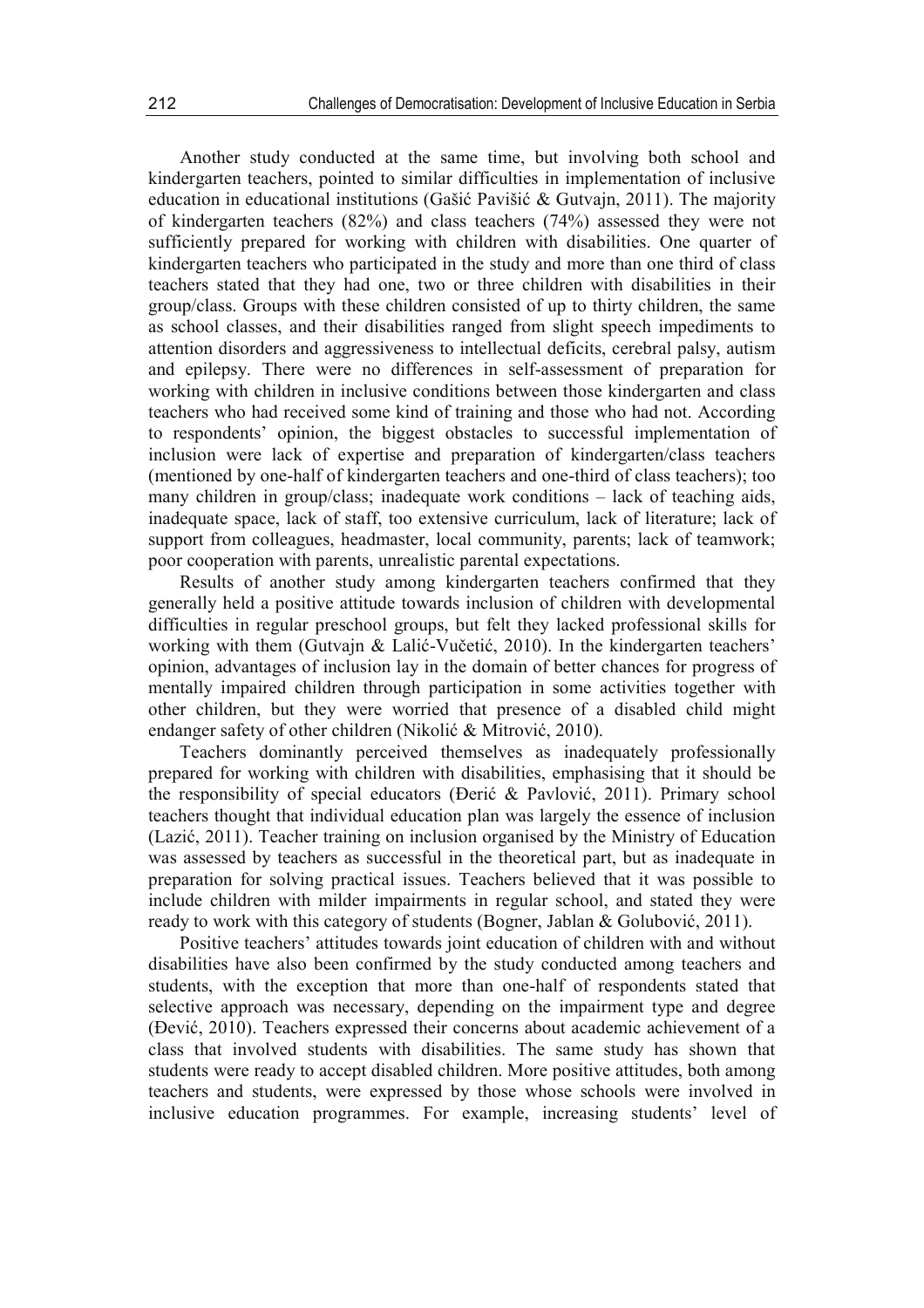information about visually impaired children resulted in reduction of negative attitudes towards them (Jablan & Hanak, 2010).

It has also been shown that initial teacher education did not significantly contribute to the development of competences and teacher preparation for inclusive education (Macura-Milovanović, Gera & Kovačević, 2011). Analysis of teacher education curricula showed that in the majority of cases there was only one course relevant for inclusive education, while the dominant approach was the perspective of special education, i.e. medicine, without the cross-curricular approach. The main obstacles to preparation for inclusive education mentioned by teachers were inadequate curricula, non-functional professional practice and negative attitudes of university teachers towards inclusive education.

A study conducted among parents, some of them belonging to minority and/or marginalised groups, pointed to links between school initiative, parent-teacher relationship and parents' readiness to be involved in various aspects of school life. Building trust and partner relations with teachers, cooperation between parents and constant focus of all involved parties on child's best interests were perceived as possibilities for higher parental involvement in school life and work (Vranješević, 2011). Another study among parents whose children had developmental difficulties showed that higher parental readiness for partnership with school was a result of informing parents about their rights and roles in children's education and inclusive education, as well as appreciation of their needs (Velišek-Braško, 2011).

#### **Conclusion**

Based on previous discussion, it can be concluded that at the level of educational policy Serbia has embraced a modern and human inclusive approach to education. However, experience from practice of numerous educational institutions points to many problems in the implementation of inclusive practice. Research studies have shown that both kindergarten and class teachers do not feel competent enough for inclusive education, that they are not satisfied with the existing types and forms of support provided for the development of inclusive education, as well as that there are no physical conditions for entry, movement and stay in the building and classroom for children with disabilities. Another conclusion is that inclusive approach was introduced into Serbian kindergartens and schools without the provision of necessary prerequisites for its success. Still, it is encouraging that teachers are aware of the needs of all children for integrated schooling and they accept the idea of inclusive education. Nevertheless, there is still much to be done in strengthening the capacities of teachers and schools in developing the inclusive practice.

Further endeavours in providing appropriate conditions for inclusive education should take place at multiple levels, timely and systematically. First and foremost, it is urgent to implement changes in the initial teacher education, as well as in the field of their professional development. The scope of teachers involved in trainings was not sufficient, and there is also a particular set of competences that cannot be acquired through one-time professional training while working. Additionally, it is necessary to persevere in providing various kinds of help and support to teachers, through involving paraprofessionals in work, cooperation with special pedagogues within school team, organising special schools as resource centres, devising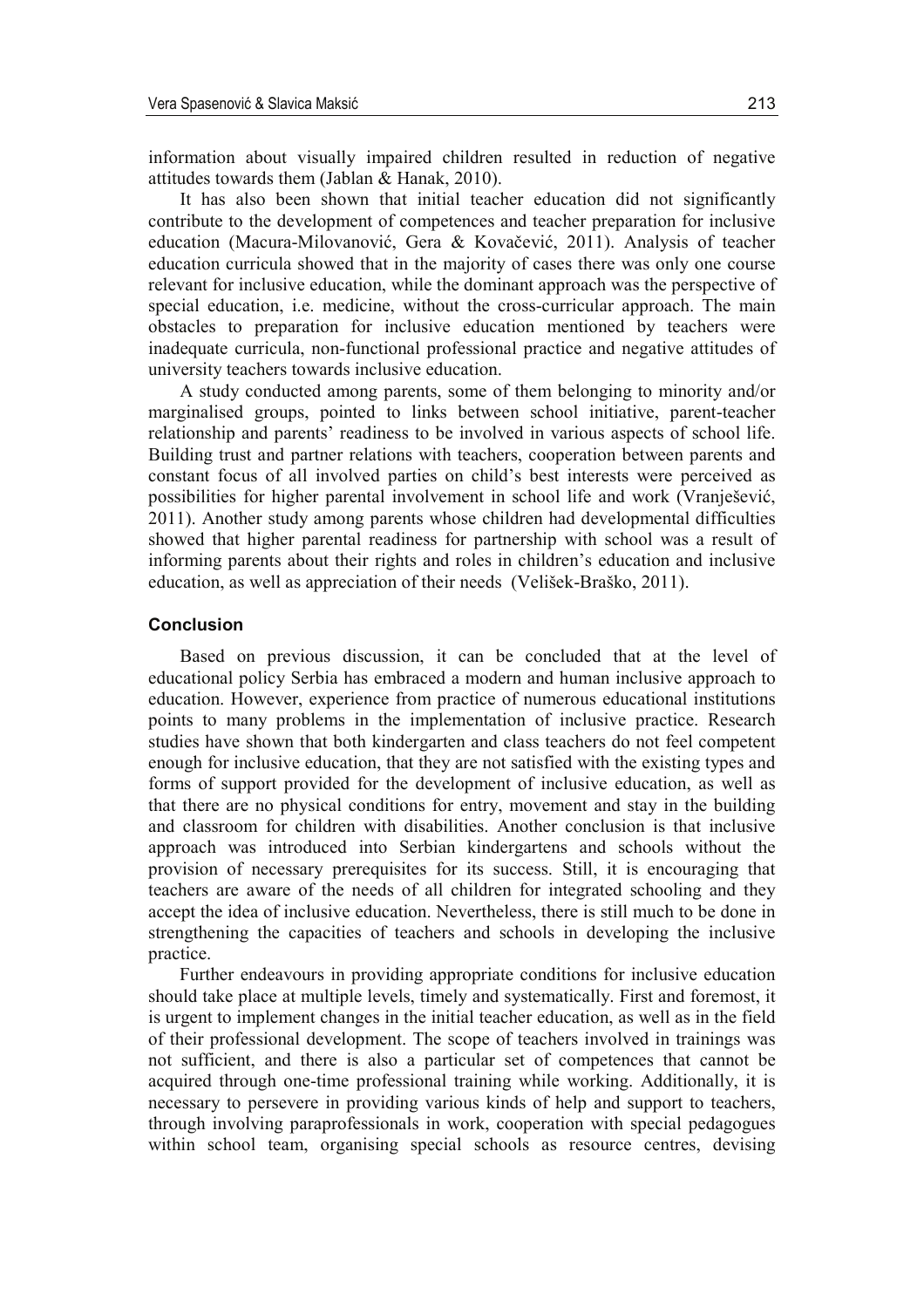trainings in keeping with teachers' professed needs, encouraging horizontal learning etc. It is also necessary to adapt spatial and technical conditions to the needs of all children to a much larger extent than it has been done so far. However, removal of physical barriers, provision of assistant technology, hiring of pedagogical assistants, etc. demands sufficient funding. Unless these obstacles are overcome, envisaged legal solutions that guarantee the right to equal access to education and encouragement of development of all children have no chance to be accomplished.

## **Acknowledgments**

This paper is the results of the projects "Models of evaluation and strategies for improvement of education quality in Serbia" (No. 179060), "Improving the quality and accessibility of education in modernization processes in Serbia" (No. 47008), and "From encouraging initiative, cooperation and creativity in education to new roles and identities in society" (No. 17034), financially supported by the Ministry of Education, Science, and Technological Development of the Republic of Serbia.

### **References**

- Bogner, I., Jablan, B. & Golubović, Š. (2011): Mogućnosti uključivanja dece sa teškoćama u redovne škole. In: *Naučna konferencija Inkluzija u predškolskoj ustanovi i osnovnoj školi, Individulizacija vaspitno-obrazovnog rada u inkluzivnim uslovima, Zbornik rezimea* (7-8). Sremska Mitrovica / Beograd: Visoka škola strukovnih studija za obrazovanje vaspitača & Institut za pedagoška istraživanja.
- Đerić, I. & Pavlović, J. (2011): Refleksije o obrazovnim promenama u Srbiji: inkluzija iz perspektive ključnih aktera obrazovnog sistema. In: *Naučna konferencija Inkluzija u predškolskoj ustanovi i osnovnoj školi, Individulizacija vaspitno-obrazovnog rada u inkluzivnim uslovima, Zbornik rezimea* (17-18). Sremska Mitrovica / Beograd: Visoka škola strukovnih studija za obrazovanje vaspitača & Institut za pedagoška istraživanja.
- Đević, R. (2010): Stavovi nastavnika i učenika redovne osnovne škole prema deci sa smetnjama u razvoju. In: *Naučna konferencija Inkluzija u predškolskoj ustanovi i osnovnoj školi, Vaspitanje i obrazovanje dece sa smetnjama u razvoju u predskolskoj ustanovi i školi, Zbornik rezimea* (70-71). Sremska Mitrovica / Beograd: Visoka škola strukovnih studija za obrazovanje vaspitača & Institut za pedagoška istraživanja.
- Gašić Pavišić, S. & Gutvajn, N. (2011): Profesionalna pripremljenost vaspitača i učitelja za rad u inkluzivnom obrazovanje. In: *Naučna konferencija Inkluzija u predškolskoj ustanovi i osnovnoj školi, Individulizacija vaspitno-obrazovnog rada u inkluzivnim uslovima, Zbornik rezimea* (1-2). Sremska Mitrovica / Beograd: Visoka škola strukovnih studija za obrazovanje vaspitača & Institut za pedagoška istraživanja.
- Gutvajn, N. & Lalić-Vučetić, N. (2010): Problemi u vaspitanju dece sa smetnjama u razvoju iz perspektive vaspitača. In: *Naučna konferencija Inkluzija u predškolskoj ustanovi i osnovnoj školi, Vaspitanje i obrazovanje dece sa smetnjama u razvoju u predskolskoj ustanovi i školi, Zbornik rezimea* (30-31). Sremska Mitrovica / Beograd: Visoka škola strukovnih studija za obrazovanje vaspitača & Institut za pedagoška istraživanja.
- Jablan, B. & Hanak, N. (2010): Priprema učenika mlađih razreda za školovanje sa decom oštećenog vida. In: *Naučna konferencija Inkluzija u predškolskoj ustanovi i osnovnoj školi, Vaspitanje i obrazovanje dece sa smetnjama u razvoju u predskolskoj ustanovi i školi, Zbornik rezimea* (94-951). Sremska Mitrovica / Beograd: Visoka škola strukovnih studija za obrazovanje vaspitača & Institut za pedagoška istraživanja.